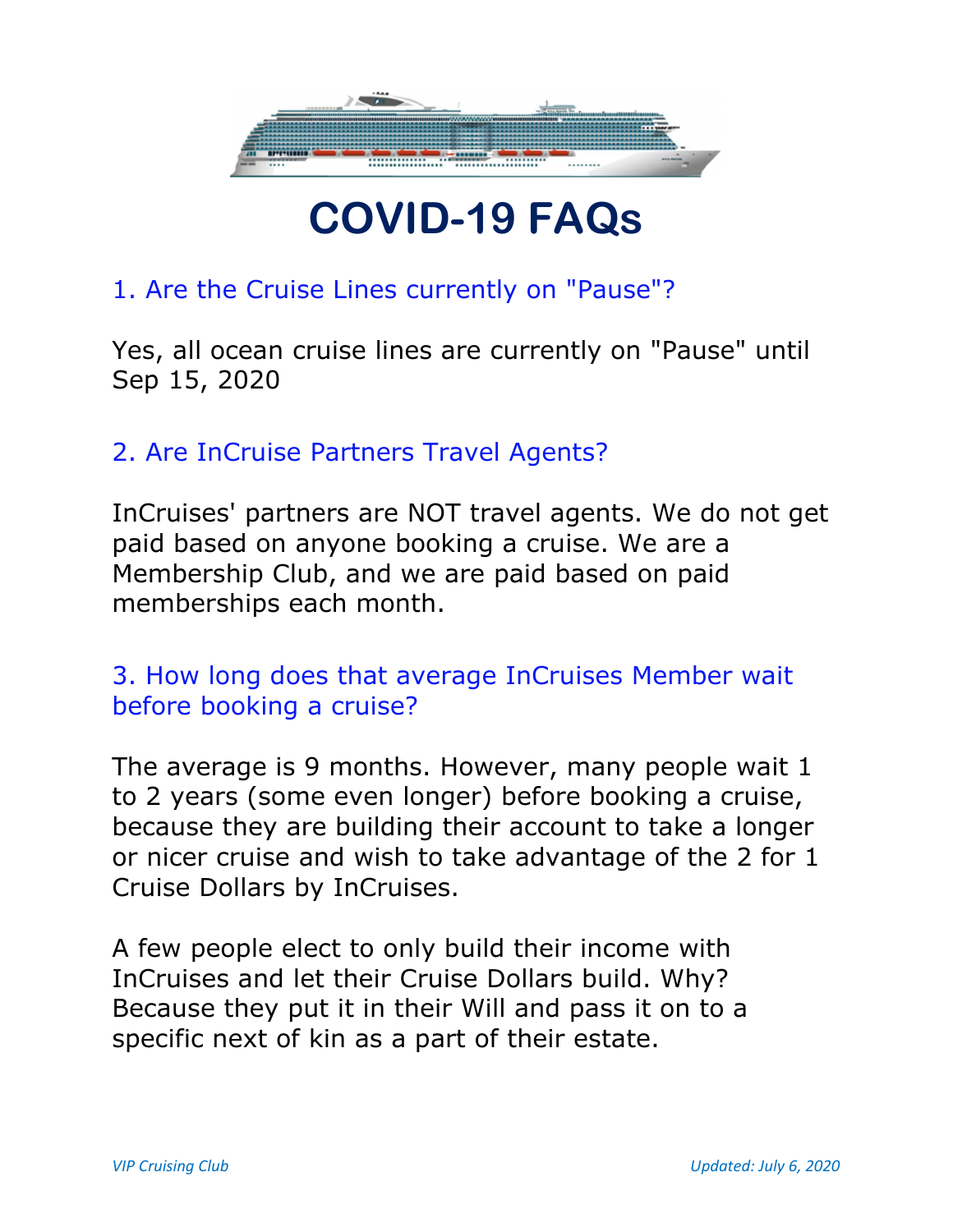4. What percentage of people who have died from Covid-19 have died as a result of contracting it on a Cruise Ship?

According to John Hopkins University and Medicine, there are over 10.8 million confirmed cases of Covid-19 and 520,000 global deaths.

According to Wikipedia, there have been 77 global deaths related to cruise ships.

Therefore 77 divided by 10.8 million means that 0.0007% of the people who have been confirmed with Covid-19 and have died are related to acquiring it on a cruise ship.

Given than 99.9993% of people recover or have no symptoms at all, should be encouraging news.

5. What percentage of people recover from Covid-19?

According to the reputable WebMd.com website "the overall Covid-19 recovery rate is between 97% and 99.75%"

6. What percentage of people die from Covid-19 compared to Ebola?

According to the New England Journal of Medicine the fatality rate of Ebola is 70%, but the fatality rate of Covid-19 is between 0.25% - 3%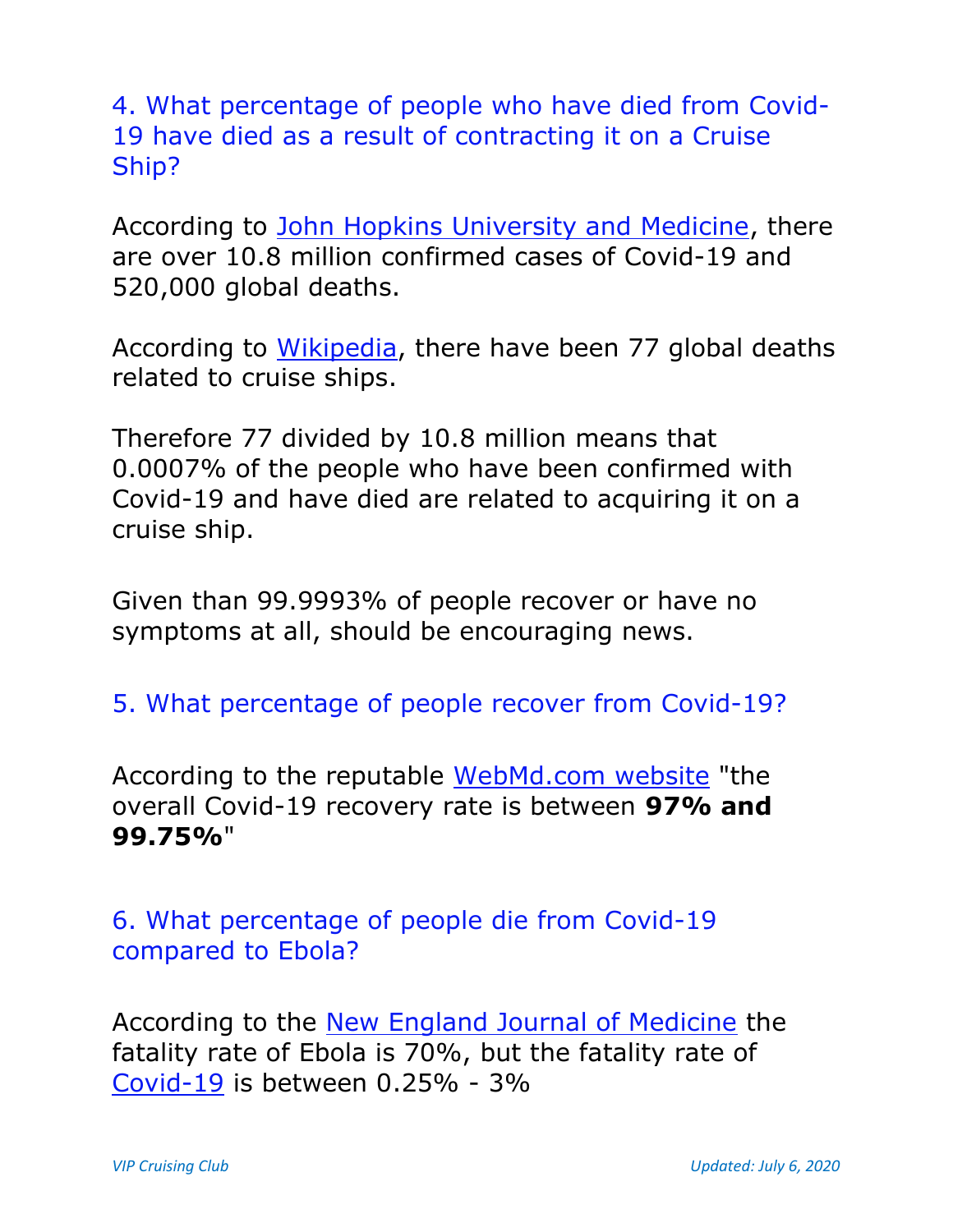7. Since the fatality rate of Covid-19 is so low, compared to other viruses why all the hysteria in the media, politics and governments?

Because the USA is the most powerful economy in the world, and because 2020 is an election year, all political sides and countries are using Covid-19 as an exaggerated excuse for political purposes.

Yes, some do get sick from Covid-19, and yes some die. However, many more people die from the flu, and there is no hysteria over the flu.

Also, further proof is that hospitals, doctors and Medical Examiners are being pressured into declaring deaths by Covid-19 just because the deceased tested positive in an autopsy, even if they did NOT have any symptoms and even if they actually died of other causes (like cancer, auto accident, etc.) or because of a financial incentive. Sad.

8. What measures have the Cruise Lines taken, during this time of 'Pause' to create a healthier and safer vacation for cruise passengers?

(a) Health Screening and temperature checks for all passengers boarding and re-entering after disembarking at a port of call.

(b) Health Screening and temperature checks multiple times per day for all crew members.

(c) Buffets and other food services are no longer selfserve, they will be served by a crew member.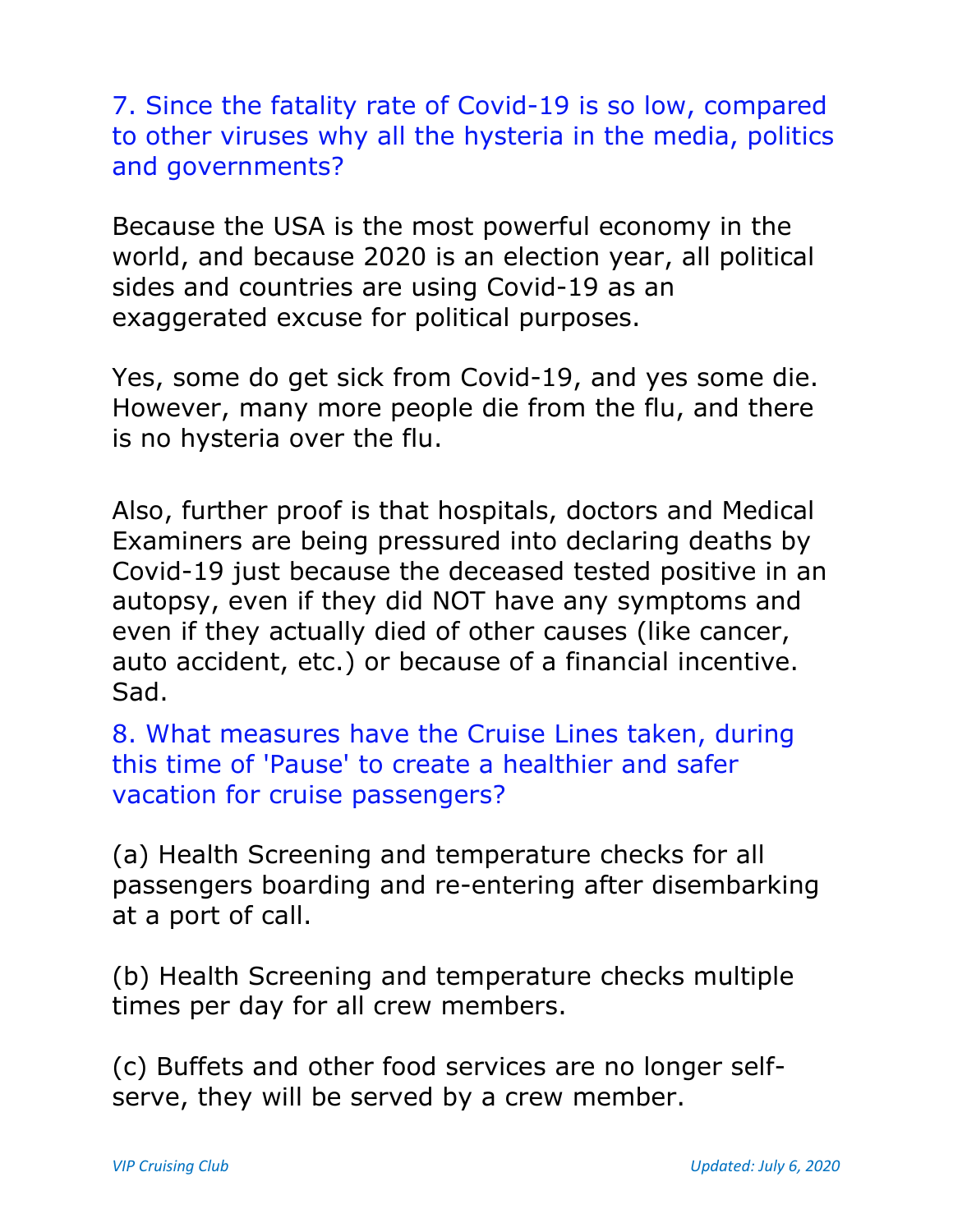(d) Air filtration systems have been replaced or upgraded to use the highest quality of Hepa-Filters, filtering out 99.9% of all bacteria and viruses, including Covid-19.

(e) Additional hand sanitizer stations and hand washing stations.

(f) New Sanitation Robots have been purchased and will be used (in addition to the crew) 24/7 for more cleaning and sanitizing.

(g) Reduced number of passengers to increase 'social distancing'.

(h) Additional medical supplies, personnel and safe rooms to isolate and assist anyone that becomes sick.

AND MORE...

The Cruise Industry is doing more for health and safety of their customers than Airlines and Hotels combined.

## 9. Will it be Safe to go on a Cruise Vacation when the Cruise Lines start sailing again?

With 100% honesty, we believe it will be the safest and healthiest vacation experience available. Many on our team and with InCruises have already booked cruises for late 2020 and in 2021.

We would not put our own loved ones at risk, if we believed there was a high risk of serious illness or death.